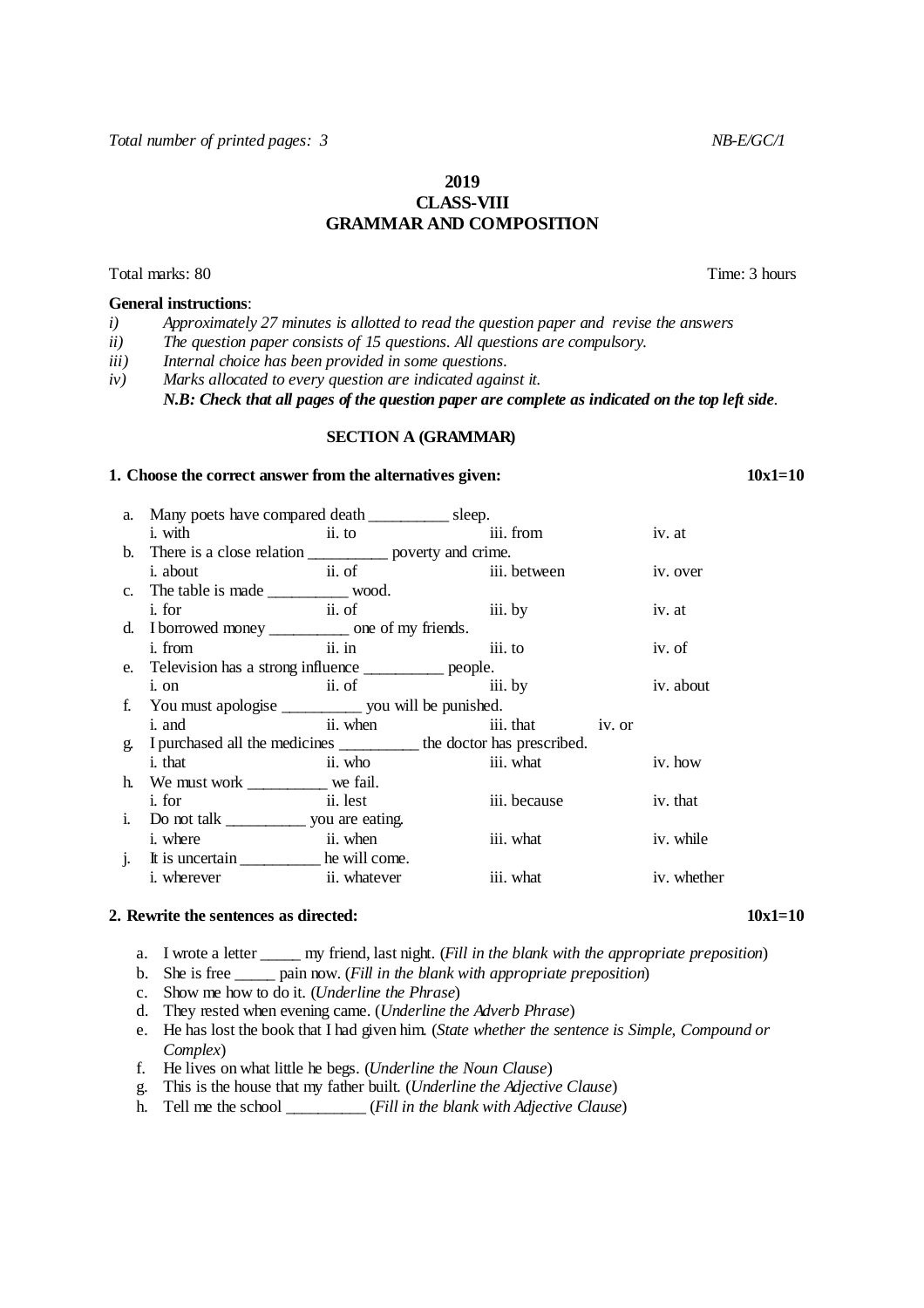|                            | $-2-$                                                                                                                                                                                                                                                                                                        | NB-E/GC/1 |
|----------------------------|--------------------------------------------------------------------------------------------------------------------------------------------------------------------------------------------------------------------------------------------------------------------------------------------------------------|-----------|
| i.                         | He makes friends wherever he goes. (Identify what kind of Adverb Clause the underlined sentence                                                                                                                                                                                                              |           |
| j.                         | is)<br>Make hay while the sun shines (Underline the Adverb Clause)                                                                                                                                                                                                                                           |           |
|                            | 3. Correct the error in the given sentence with the correct prepositions:<br>Polar bears are born in land, but spend most of the time into the sea.                                                                                                                                                          | $2x1=2$   |
|                            | 4. Underline the prepositions in the sentence given below:<br>He applied to the Principal for 7 days leave.                                                                                                                                                                                                  | $2x1=2$   |
|                            | 5. Fill in the blanks with appropriate preposition:                                                                                                                                                                                                                                                          | $2x1=2$   |
| a.<br>b.                   | That restaurant is famous ________ its ice cream.<br>He is in competition ______ ten other players.                                                                                                                                                                                                          |           |
|                            | 6. Underline the sentences as directed in the brackets:                                                                                                                                                                                                                                                      | $2x1=2$   |
| a.<br>b.                   | I visit the library whenever I am free. ( <i>Underline the Clause</i> )<br>Somebody knocked at my door. (Underline the Phrase)                                                                                                                                                                               |           |
|                            | 7. State whether the given sentences are Simple, Compound or Complex sentence:                                                                                                                                                                                                                               | $2x1=2$   |
| a.<br>b.                   | She stood first in the class.<br>A guest is unwelcome when he stays too long.                                                                                                                                                                                                                                |           |
|                            | 8. Change the voice as directed in the brackets:                                                                                                                                                                                                                                                             | $5x1=5$   |
| a.<br>b.<br>c.<br>d.<br>e. | She helps the poor. (Change to Passive Voice)<br>The child was not cared for. (Change to Active Voice)<br>Were the students doing these exercises? (Change to Passive Voice)<br>Gifts have been received by them. (Change to Active Voice)<br>Someone stole my bicycle last night. (Change to Passive Voice) |           |
|                            | 9. Fill in the blanks using the appropriate tense form of the verb:                                                                                                                                                                                                                                          | $5x1=5$   |
|                            | $Q_{\text{Urr}}$ team has $\qquad \qquad (win)$ the match against $\text{Dising Area}$ . We are evolved It une a                                                                                                                                                                                             |           |

Our team has \_\_\_\_\_\_ (win) the match against Rising Stars. We are excited. It was a \_\_\_\_ (thrill) match and could have been anyone's game as till the last minute we were one-all. I was \_\_\_\_\_ (cheer) my teammates right till the end. To \_\_\_\_\_\_\_ (play) a game with a team that has its morale down \_\_\_\_\_ (do, not) make sense.

### **SECTION B (COMPOSITION)**

### **10. Read the passage and answer the questions given below:**

The dog family

The dog is the only domesticated member of the canine family though now and then someone tames a wolf, fox or coyote as a pet. All members of the dog family are descendents of a wolf-like animal which lived about 15 million years ago. From this distant ancestor, the true dogs gradually developed. But nobody knows the exact ancestor of the modern domestic dog.

Several wild dogs look and behave like domestic dogs. The dingo or wild dog of Australia is one of this. It is possible that the dingo was a tamed dog brought to Australia long ago which then ran wild.